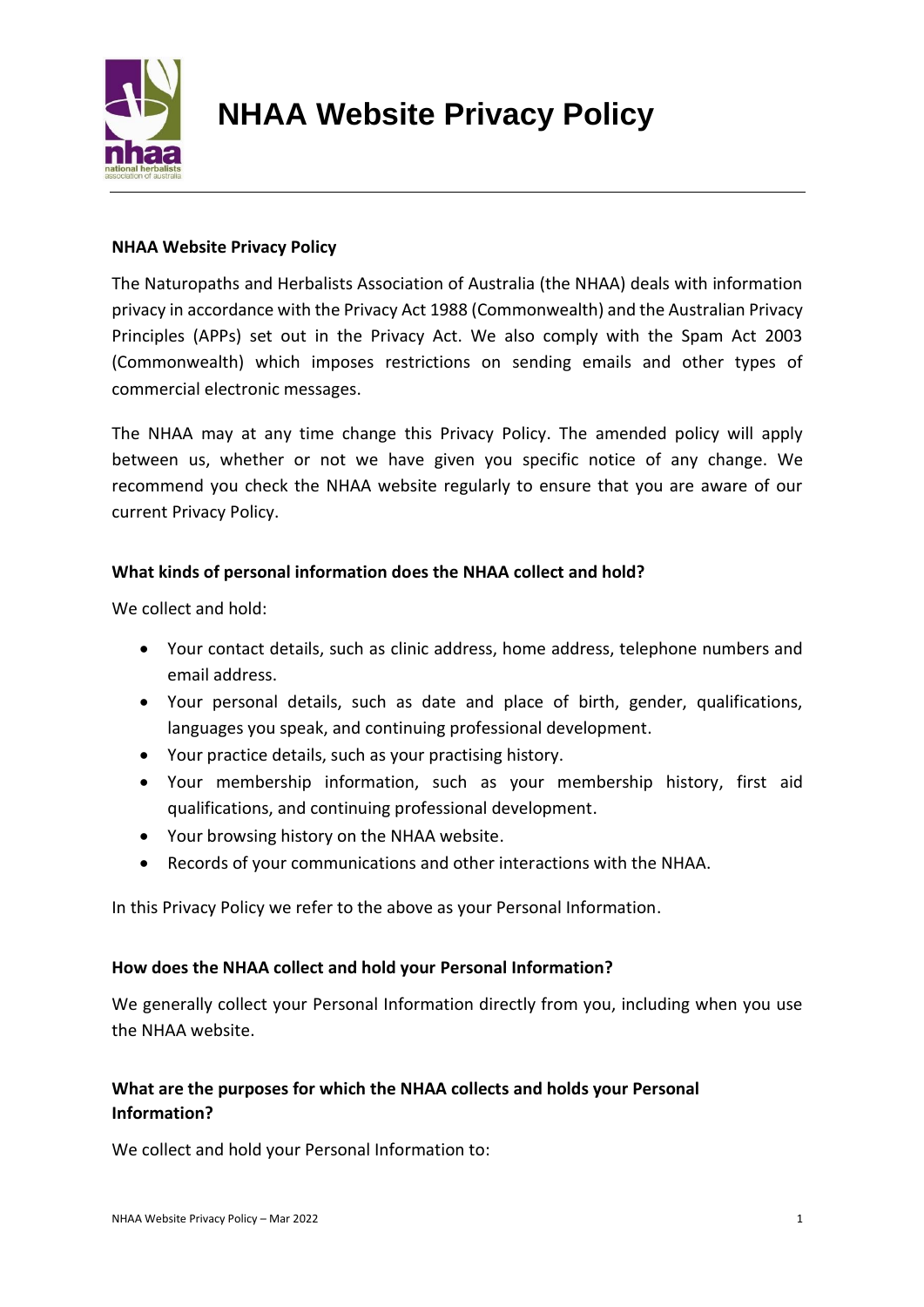- Fulfil our role as a professional association including:
	- maintaining membership records
	- processing membership applications
	- providing contact and general practising information to the public regarding practitioners
	- promoting NHAA members and the professional services members provide.
	- providing members with information and publications relevant to the professions of naturopathy and Western Herbal Medicine in Australia (the Profession)
	- providing information on programs, products, services, employment opportunities, courses and benefits available to members and the public
	- communicating regarding an enquiry, request for information or use of our services
	- providing public representation relevant to members or the Profession, including to governments and health funds
- Analyse your interaction with our personal and electronic services. The information collected from you may be analysed individually and/or aggregated with the information relating to other members to produce statistical information. Insights from this process are used to select and optimise the information, services, and advertising we provide to you.
- Use information and/ or provide information to third parties as authorised or required by law.

#### **Use and disclosure of your Personal Information**

We do not use your Personal Information or disclose it to third parties unless:

- it is reasonably necessary for one of the purposes described above
- having regard to the nature of the information or the circumstances of collection we believe you would expect us to use the information or make the disclosure
- required or authorised by law, court, or tribunal
- it is necessary to protect the rights, property, health or personal safety of a member, the public, or our interests, and it is unreasonable or impracticable to obtain your consent
- we have reason to suspect that unlawful activity, or misconduct of a serious nature, that relates to our functions or activities has been, is being, or may be engaged in, and we believe that the collection, use, or disclosure is necessary for us to take appropriate action
- it is necessary to obtain third party services, for example, to carry out data analysis or provide information processing services. The use of your information by third parties is strictly controlled
- it is for a purpose expressly permitted under the Privacy Act